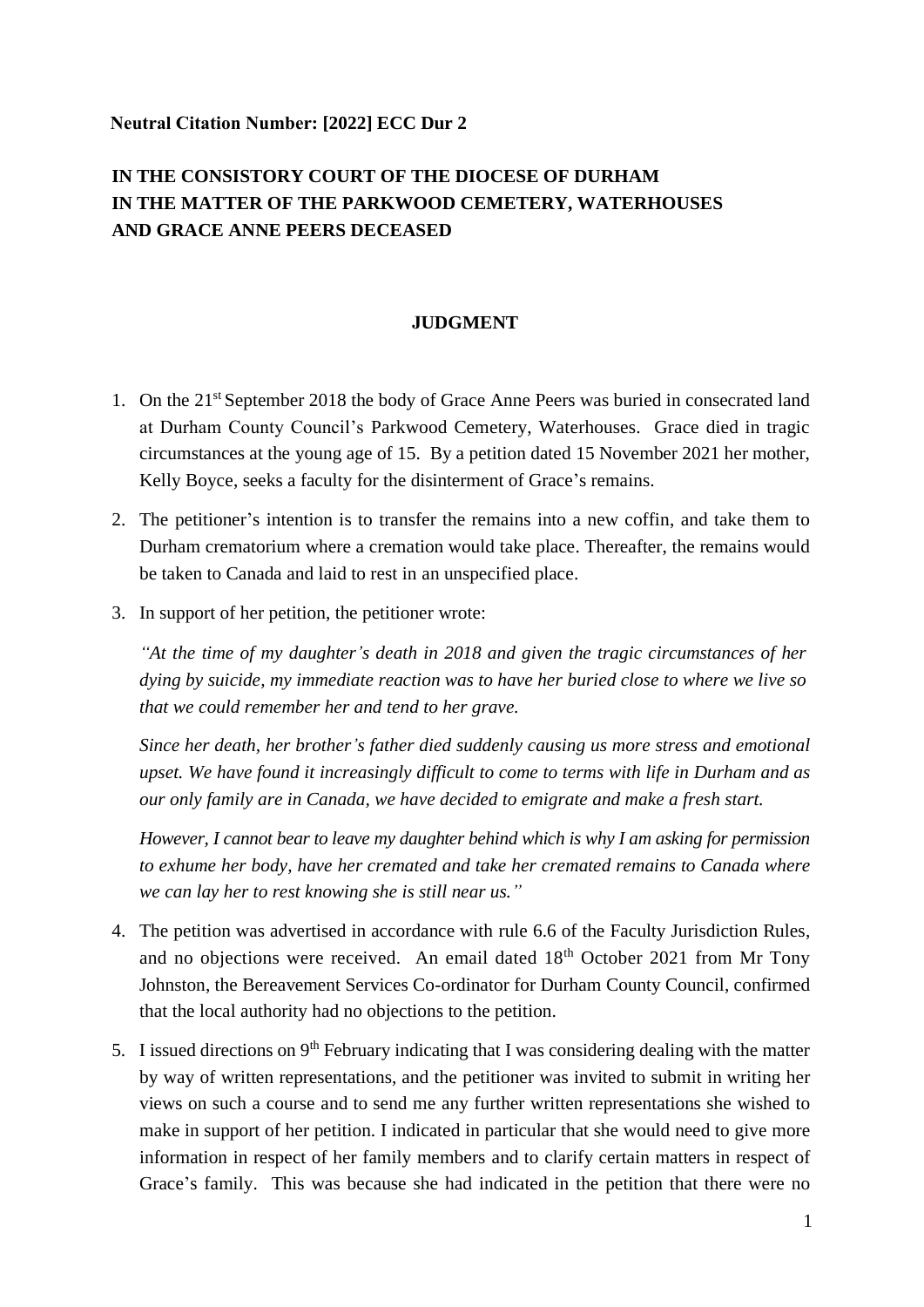other relatives, but in contradiction to this, as set out above in paragraph 3, she had also referred to a brother of Grace, and to family in Canada. I required the petitioner to give details about Grace's father, and whether he had been consulted about the proposal to exhume, cremate, and reinter in Canada. I also directed that she should provide details about where Grace was born, where Grace lived during her life, and what connections Grace had had with Canada.

- 6. The petitioner was content for the matter to be decided on written representations. In response to the court's directions she disclosed that she had a brother, Tom Boyce, and other unspecified relations in Canada. With regard to Grace's father, the petitioner informed the court that he had had no contact with Grace during Grace's life, that she had no details of him and that she was unable to contact him. As to whether Grace had any connections with Canada, it became clear from the petitioner's brief reply that Grace had no connections other than she was "related to family who live in Canada".
- 7. The principles to be applied in deciding this case are to be found in *Re Blagdon Cemetery* [2002] Fam 299, a decision of the Court of Arches which, by virtue of s 14A of the Ecclesiastical Jurisdiction and Care of Churches Measure 2018, is treated as if it were a decision of the Chancery Court of York, and so is binding on this court.
- 8. The Court of Arches in *Blagdon* held that the disturbance of remains which have been placed at rest in consecrated land can be allowed only in exceptional circumstances. There is a general presumption of permanence arising from the initial act of interment. The Court of Arches explained at paragraph 21 of its judgment: *"This presumption originates in the Christian theology of burial. This theology underlies the consecration of land especially for burials, and it is present in every funeral service and burial of a body or interment of cremated remains according to the rites of the Church of England."*
- 9. The Court made it clear at paragraph 27 that *"permanence of burial is the norm in relation to consecrated land, so that remains are not to be regarded as 'portable' at a later date..."*
- 10. Whether the facts in a particular case warrant a finding that the case is to be treated as an exception is for the Chancellor to determine on the balance of probabilities, and it is for the petitioner to satisfy the Consistory Court that there are exceptional circumstances which justify departing from the norm that a Christian burial is final.
- 11. Grace was buried in Parkwood Cemetery for a reason: it was close to where she had lived and where she had belonged. The petitioner's proposal, if permitted, would result in Grace's remains being removed from County Durham where she was born and had lived. Her remains would then be cremated, taken overseas to a land that meant nothing to her, and at some future date reinterred in an unspecified plot. I can make no findings as to what Grace's views would have been about such a proposal, but merely note that if a